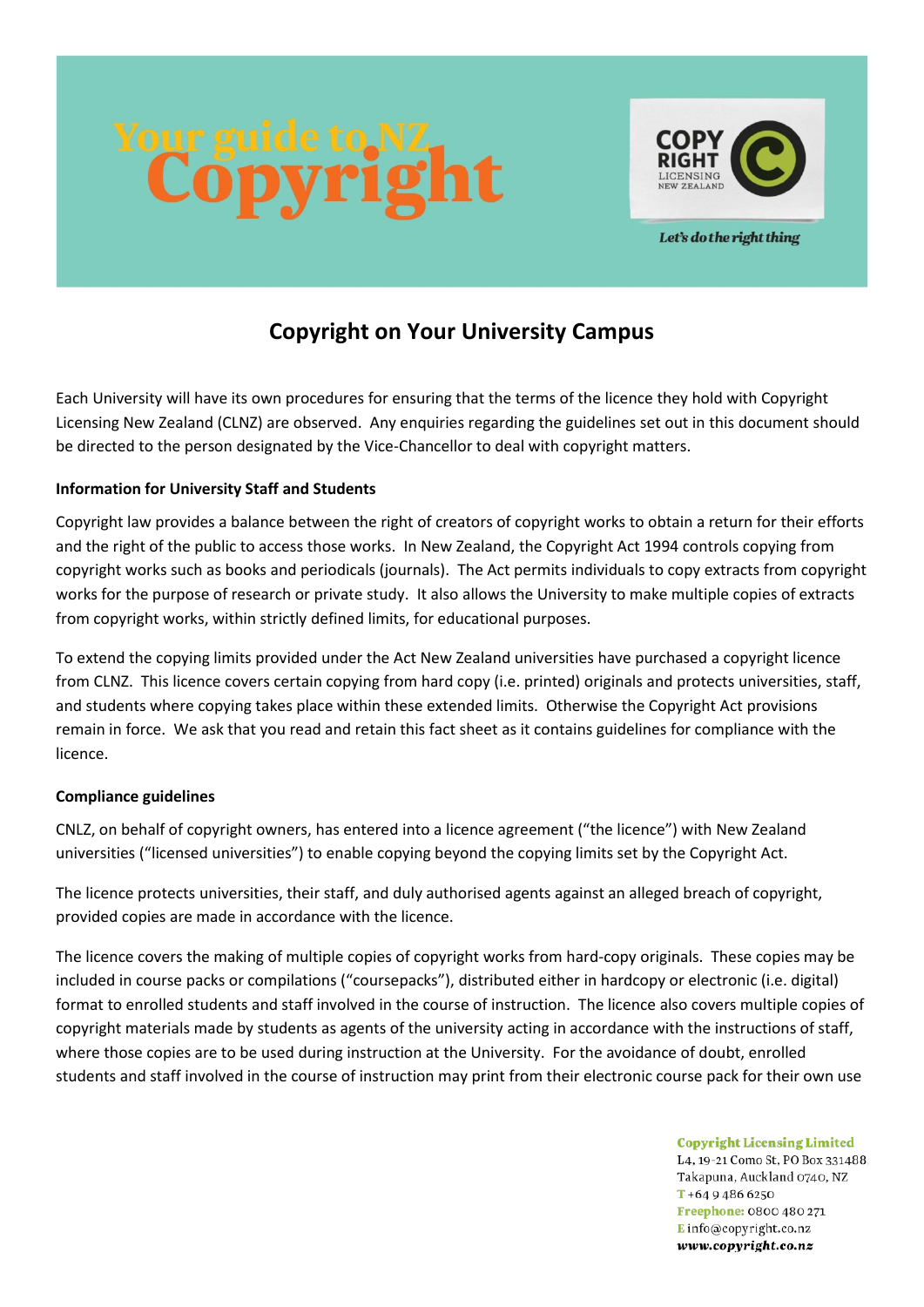without breaching the terms of the licence. No further copies may be made or distributed. An appropriate warning notice (as shown below) must be provided with each course pack to make recipients aware of this.

Staff have legal and ethical obligations to ensure that each extract of copyright material copied is fully and accurately attributed. They must clearly identify the source of each item of copyright material contained in coursepacks. The attribution information is used in e-reporting which enables CLNZ to determine the appropriate value of licensing fees due to copyright owners for the copying. CLNZ does this by calculating the number of pages of each author's/publisher's copyright material copied under the licence.

### **Licence coverage**

In general, the licence permits staff and their duly authorised agents to copy the following extracts from books, periodicals, newspapers and journals:

- Up to 10% or one chapter of a work, whichever is the larger:
- Up to 15 pages of a single work in a collection of works even if the work is published separately;
- Up to one article from a periodical publication—additional articles if they are on the same subject;
- An artistic work (such as an illustration) published in a work;
- From the same work within 14 days of it last being copied provided that it is not for the same paper, unit or module of a course of study (note that the Act permits repeat copying after 14 days);
- An out of print work, , subject to providing appropriate evidence to CLNZ that the work is unavailable in sufficient quantity within a reasonable time at the normal price. Electronic copies can be distributed by means of:
	- A password protected University Intranet; or
	- Email; or
	- A CD/DVD

Students receiving a copy must be enrolled in a relevant course and staff receiving a copy must be involved in the course of instruction.

Note: For the purposes of the licence, "copy" includes both the actual making of a copy and its subsequent distribution.

*The above limits apply only where copies are made for the educational purposes of a licensed university. A staff member cannot rely on the licence to copy materials for use in a course offered by any other educational establishment unless it is also a licensed university.*

#### **Material not covered**

The licence does not cover certain types of copyright material. This material must be copied in accordance with the Copyright Act, another licence or the terms under which the material was purchased. Where appropriate, specific permission to copy this material should be obtained from the copyright owner.

The following materials may not be copied under the licence:

- Any materials downloaded from the Internet
- Any materials sourced from an electronic database
- Printed music (including the words)
- Loose maps and charts
- Unpublished religious orders of service
- House journals (publications for employees)
- Photographs and/or illustrations published separately from a work